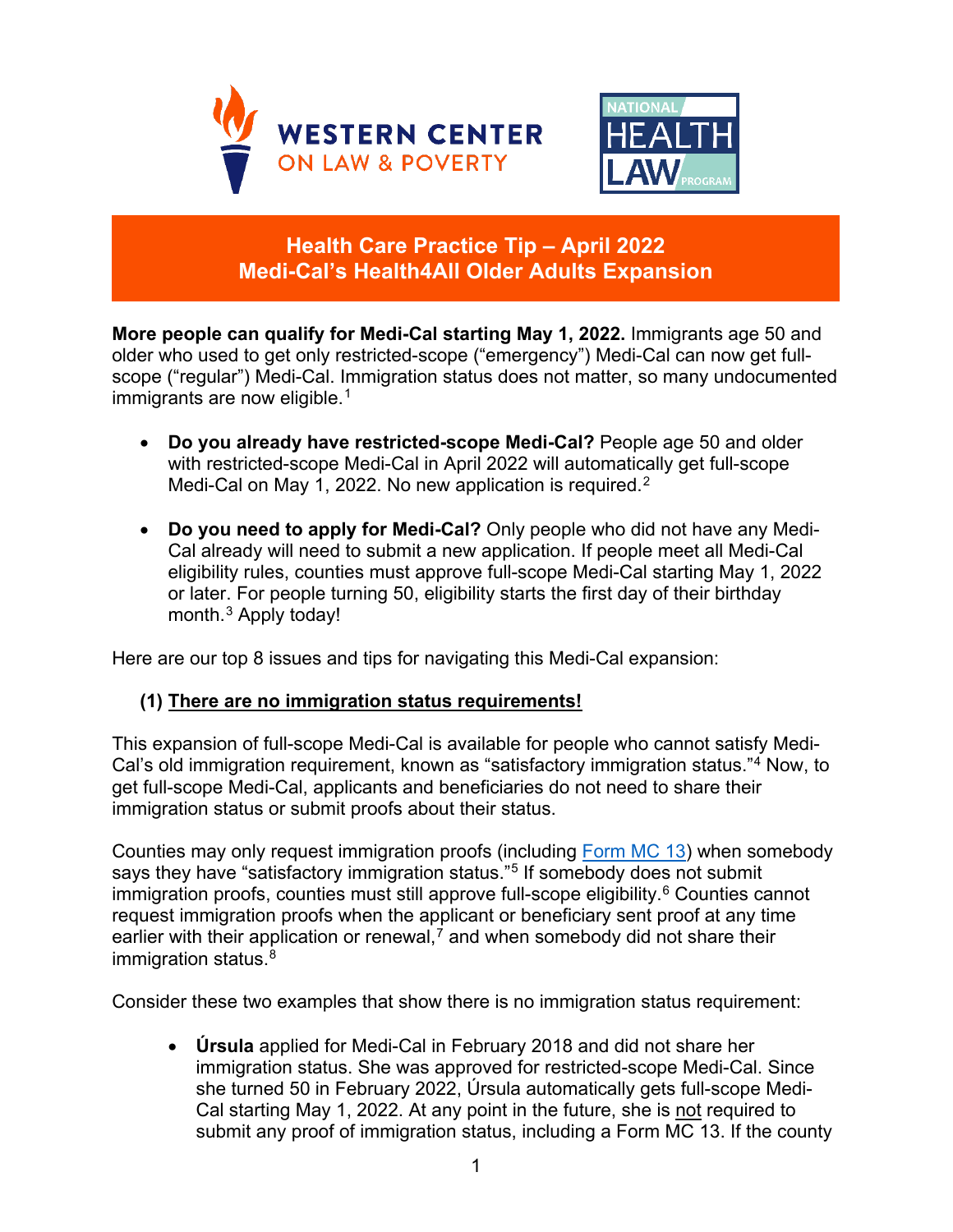erroneously asks for immigration proof, Úrsula should tell her county that she does not need to provide it. The county must rescind the request and continue Úrsula's full-scope Medi-Cal.

- **Quan** is 50 years old and applied for Medi-Cal in June 2022. They checked the "Yes" box for "satisfactory immigration status."[9](#page-4-8) The county sent Form MC 13 and requested immigration proof. Later Quan realized that they made a mistake because they did not have "satisfactory immigration status." Quan did not respond to the county's request but met all application requirements. The county must approve Quan for full-scope Medi-Cal without requiring their response to Form MC 13.
- **TIP:** For everybody age 50 and older, proof of immigration status is not required. If a county asks for immigration proofs, check to see if the applicant or beneficiary shared their immigration status before. If they already sent proof of their status with the application or earlier renewal, they do not need to submit it again. If they never shared their immigration status or did not turn in immigration proofs, the county must still approve full-scope Medi-Cal.<sup>[10](#page-4-9)</sup>

## **(2) Full-scope Medi-Cal should not impact immigration status!**

Most immigrants are not subject to public charge. In the rare situations when public charge applies, Medi-Cal does not matter except when somebody is institutionalized for a long time.<sup>[11](#page-4-10)</sup> Recently the federal government clarified that "Institutionalization for short periods of rehabilitation is not considered in a public charge determination."[12](#page-4-11) Even if a person with full-scope Medi-Cal gets long-term institutionalization, it may not automatically harm their immigration status. For more information, visit [keepyourbenefitsca.org.](https://keepyourbenefits.org/en/ca/)

For immigrants with sponsors, Medi-Cal does not recover costs from sponsors or count sponsor income when deciding eligibility.<sup>[13](#page-4-12)</sup>

#### **(3) Many people should now be eligible for full-scope Medi-Cal!**

More than 244,000 people with restricted-scope Medi-Cal should get full-scope Medi-Cal overnight on May 1, 2022. And more people can apply for Medi-Cal at any time. Beneficiaries will have any of several aid codes for full-scope Medi-Cal. For a complete list, check out [Attachment A to ACWDL 21-13.](https://www.dhcs.ca.gov/services/medi-cal/eligibility/letters/Documents/21-13.pdf) There are no new aid codes for this expansion.

Watch out for erroneous application denials based on residency or failure to prove cash income:

• **Residency –**The rule is simple: people are "residents" when they are living in California with the intent "to reside" in California.<sup>[14](#page-4-13)</sup> If applicants cannot submit proof of their residency (rent receipt, utility bill, paystub, child school enrollment, etc.), counties must accept an applicant's sworn statement.<sup>[15](#page-4-14)</sup>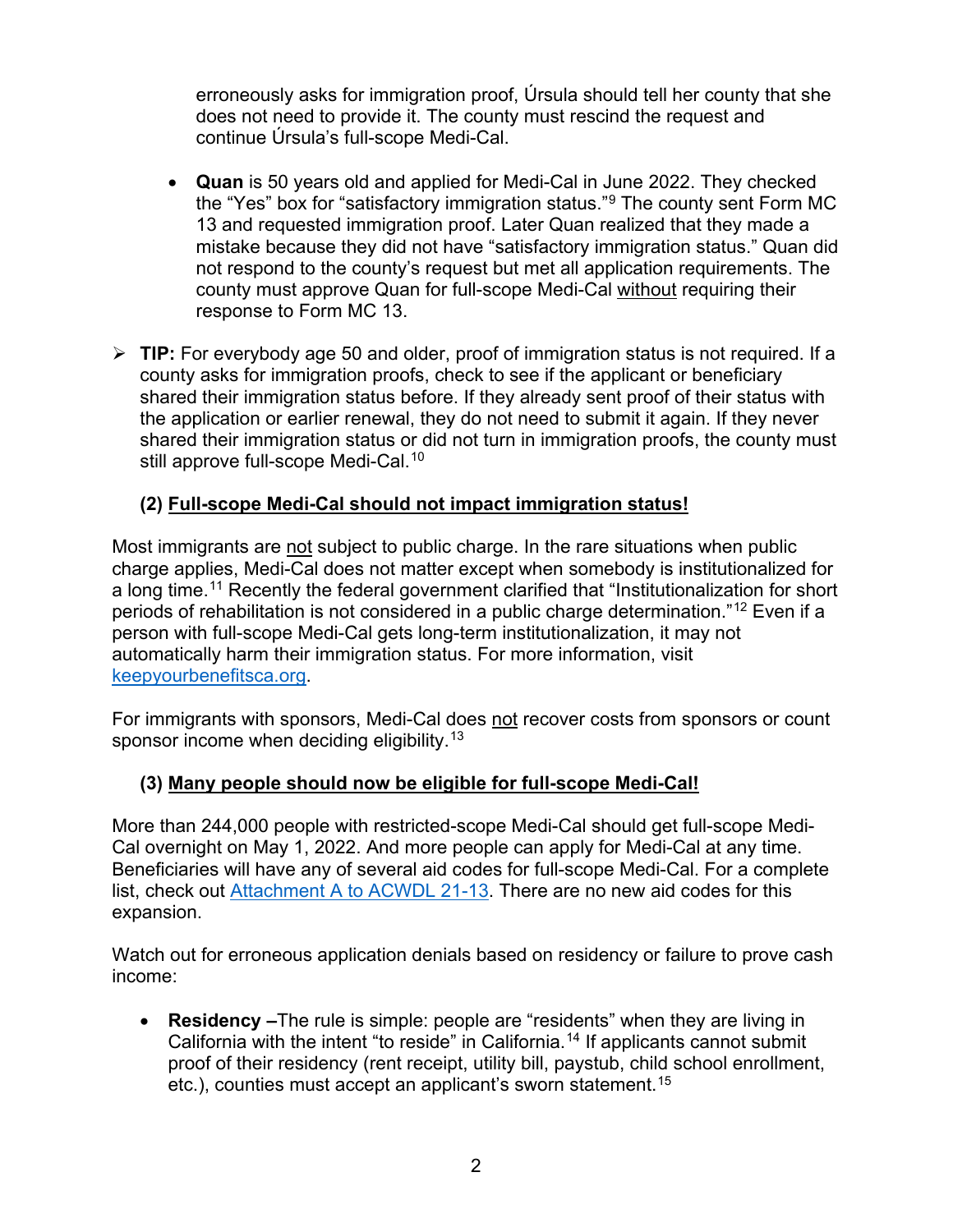- **Cash income –** When somebody is paid in cash, counties must accept sworn statements as proof.<sup>[16](#page-4-15)</sup> Applicants can submit their statement in writing or by phone.[17](#page-4-16) For example: "I work at ABC Daycare. I am paid \$1250 every month in cash."
- **TIP:** Everybody getting full-scope Medi-Cal under this expansion should receive an official mailed notice. If they did not, they might need to update their contact information! You can contact [county welfare offices](http://dhcs.ca.gov/COL) to report updates (mailing address, phone numbers, and email). This will help people keep their Medi-Cal and access care.

## **(4) Full-scope Medi-Cal covers all Medi-Cal services!**

Immigrants who get full-scope Medi-Cal under this expansion are eligible for all benefits that Medi-Cal covers – including doctor visits, dental, vision, foot care, prescription drugs, mental health, substance use disorder services, transportation, and more! [18](#page-4-17) It also includes In-Home Supportive Services (IHSS) and other Home and Community Based Services (HCBS).[19](#page-5-0)

 **TIP:** There is no immigration status requirement to receive IHSS. But IHSS providers must be legally authorized to work in the United States.<sup>[20](#page-5-1)</sup> This means people can qualify for full-scope Medi-Cal and IHSS, but their family members might not meet the IHSS provider requirements. Contact [your county's Public Authority](https://capaihss.org/contact-us/contact-ihss-in-your-county/) to find IHSS providers.

#### **(5) Most people will enroll in Medi-Cal managed care plans!**

Most people with full-scope Medi-Cal will get their covered services through a managed care plan. How people enroll in managed care plans depends on the county where they live.

People living in counties with a County Organized Health System (COHS) will be enrolled in their county's plan starting May 1, 2022. Those counties are: Del Norte, Humboldt, Lake, Lassen, Marin, Mendocino, Merced, Modoc, Monterey, Napa, Orange, San Luis Obispo, San Mateo, Santa Barbara, Santa Cruz, Shasta, Siskiyou, Solano, Sonoma, Trinity, Ventura, and Yolo.

People living in all other counties will get to choose their managed care plan. If they do not choose a plan, the state will automatically enroll them into a plan starting July 1, 2022. Here are the important deadlines:

| If you pick a plan by: | Then your enrollment starts: |
|------------------------|------------------------------|
| April 24, 2022         | May 1, 2022                  |
| May 22, 2022           | June 1, 2022                 |
| June 22, 2022          | July 1, 2022                 |

People can pick a plan by returning the form they received in the mail, contacting Health Care Options at 1-844-580-7272, or visiting the [Health Care Options website.](https://www.healthcareoptions.dhcs.ca.gov/enroll) On the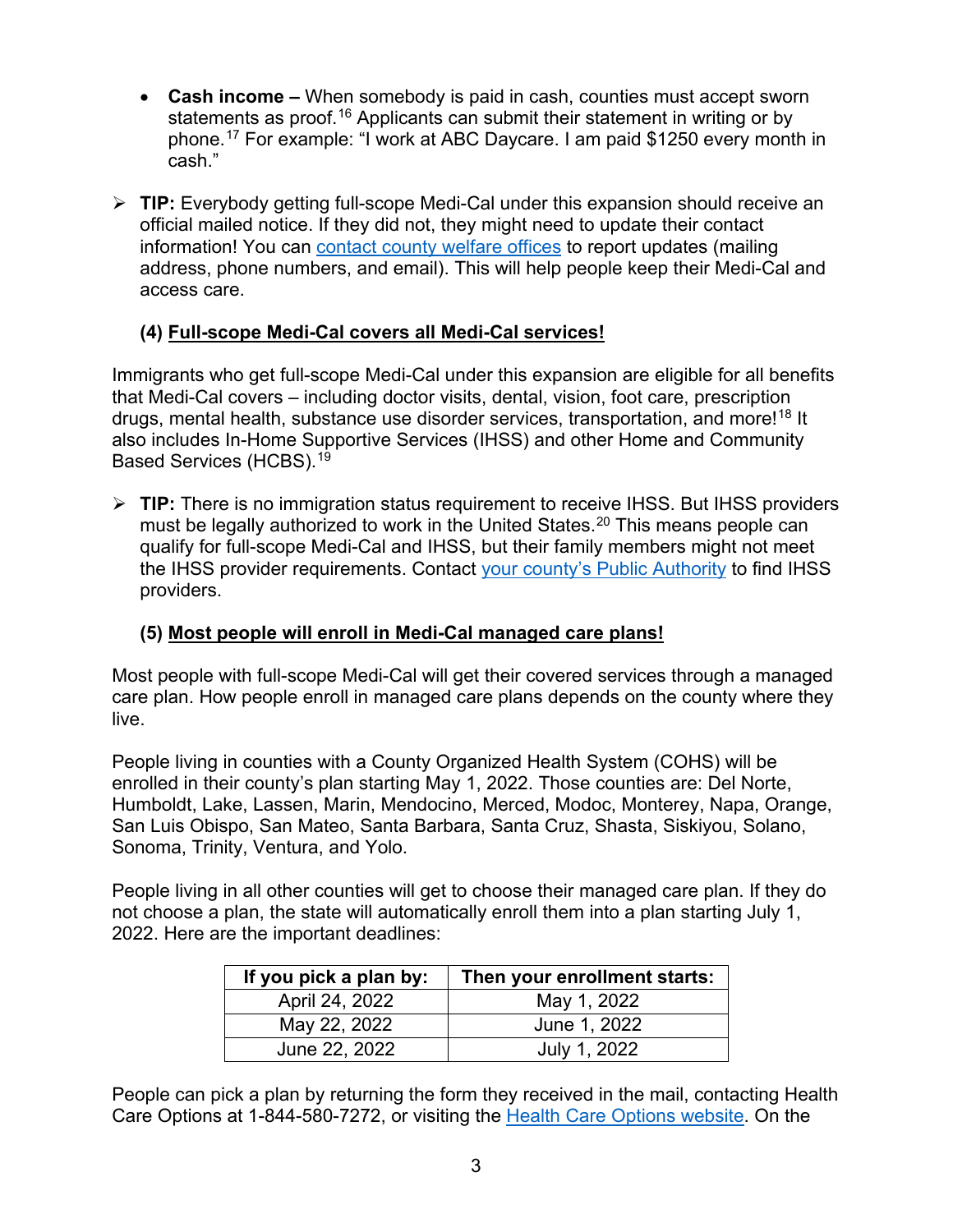online enrollment form, the Social Security Number field is not required – so people can leave it blank.

 **TIP:** For people not living in COHS counties, they will likely have at least a month of fee-for-service or regular Medi-Cal eligibility (before they enroll into a plan). While they have fee-for-service Medi-Cal, people can access care at any Medi-Cal provider. For help locating a provider, contact the Medi-Cal Helpline at (800) 541- 5555.[21](#page-5-2)

# **(6) Medi-Cal's asset & resource limits are increasing July 1, 2022!**

People age 65 and older who have assets above the current limits (\$2,000 for one person and \$3,000 for a couple) might see their Medi-Cal applications denied before July 1, 2022. If this happens, they should reapply in June to get evaluated under the higher limits [that start on July 1, 2022.](https://www.dhcs.ca.gov/services/medi-cal/eligibility/Pages/Asset-Limit-Changes-for-Non-MAGI-Medi-Cal.aspx)

 **TIP:** People denied or discontinued from Medi-Cal in April and May 2022 will get a mailer starting in July 2022 that tells them they can reapply under the higher limits. But people should not wait for the mailer! They can apply as early as June 2022 and get evaluated under the higher limits for full-scope coverage starting July 1, 2022.

# **(7) The Health4All movement continues!**

California's [Health4All movement](https://caimmigrant.org/what-we-do/policy/health-public-benefits/health4all-bill/) is the reason for this Medi-Cal expansion. Since 2013, Health4All has advocated for Medi-Cal to include all Californians regardless of immigration status. Thanks to the movement, in 2016 Medi-Cal stopped excluding children. In 2019, it stopped excluding young adults up to age 26.

Health4All continues to advocate for Medi-Cal to end the final exclusion for people ages 26 through 49. In January 2022, the governor proposed full-scope Medi-Cal for people ages 26 through 49 no sooner than January 1, 2024. Advocates are pushing for implementation on January 1, 2023. Stay tuned for more soon!

## **(8) There are many helpful resources on this Medi-Cal expansion!**

Groups across California have created several helpful resources:

- Health Consumer Alliance flyers: [English,](https://healthconsumer.org/wp/wp-content/uploads/2022/03/HCA-Health4All-Older-Adults-WORD-FINAL-3.2.22.pdf) [Spanish,](https://healthconsumer.org/wp/wp-content/uploads/2022/03/HCA-Health4All-Older-Adults-WORD-FINAL-3.2.22_Spanish.pdf) [Arabic,](https://healthconsumer.org/wp/wp-content/uploads/2022/03/HCA-Health4All-Older-Adults-WORD-FINAL-3.2.22_Arabic.pdf) [Vietnamese,](https://healthconsumer.org/wp/wp-content/uploads/2022/03/HCA-Health4All-Older-Adults-WORD-FINAL-3.2.22_Vietnamese.pdf) [Traditional Chinese,](https://healthconsumer.org/wp/wp-content/uploads/2022/03/HCA-Health4All-Older-Adults-WORD-FINAL-3.2.22_Chinese-Traditional.pdf) [Simplified Chinese,](https://healthconsumer.org/wp/wp-content/uploads/2022/03/HCA-Health4All-Older-Adults-WORD-FINAL-3.2.22_Simplified-Chinese.pdf) [Korean,](https://healthconsumer.org/wp/wp-content/uploads/2022/03/HCA-Health4All-Older-Adults-WORD-FINAL-3.2.22_Korean.pdf) [Tagalog,](https://healthconsumer.org/wp/wp-content/uploads/2022/03/HCA-Health4All-Older-Adults-WORD-FINAL-3.2.22_Tagalog.pdf) and [more](https://healthconsumer.org/your_rights/)
- BAILA Network flyers: [Armenian,](https://healthconsumer.org/wp/wp-content/uploads/2022/04/Final-MC-OAE-Info.-Flyer-Armenian.pdf) [Chinese,](https://healthconsumer.org/wp/wp-content/uploads/2022/04/Final-MC-OAE-Info.-Flyer-Chinese.pdf) [English,](https://healthconsumer.org/wp/wp-content/uploads/2022/04/Final-MC-OAE-Info.-Flyer-English.pdf) [Spanish](https://healthconsumer.org/wp/wp-content/uploads/2022/04/Final-MC-OAE-Flyer-Spanish.pdf)
- Health4All Older Adults FAQs from advocates: [English](http://caimmigrant.org/wp-content/uploads/2022/02/H4A-OAE-FAQ-EN.pdf) & [Spanish.](https://caimmigrant.org/wp-content/uploads/2022/02/H4A-OAE-FAQ-SP.pdf)
- [Latino Coalition for a Healthy California toolkit](https://www.lchc.org/2022/03/24/get-informed-about-the-health4all-older-adults-expansion-starting-may-2022-download-our-toolkit/)
- [Medi-Cal Expansion: Health4All Older Adults \(advocate webinar recording\)](https://healthlaw.org/resource/webinar-medi-cal-expansion-health4all-older-adults/)
- [BAILA Network's Older Adult Medi-Cal Expansion Webinar \(recording\)](https://drive.google.com/file/d/1XaXQ6krMYS5TF8gq-FKJyebTi60ZQms3/view?usp=sharing)
- DHCS website in [English](https://www.dhcs.ca.gov/services/medi-cal/eligibility/Pages/OlderAdultExpansion.aspx) & [Spanish](https://www.dhcs.ca.gov/services/medi-cal/eligibility/Pages/OlderAdultExpansion-SP.aspx)

For more information, please contact:

• Alicia Emanuel (National Health Law Program): **emanuel@healthlaw.org**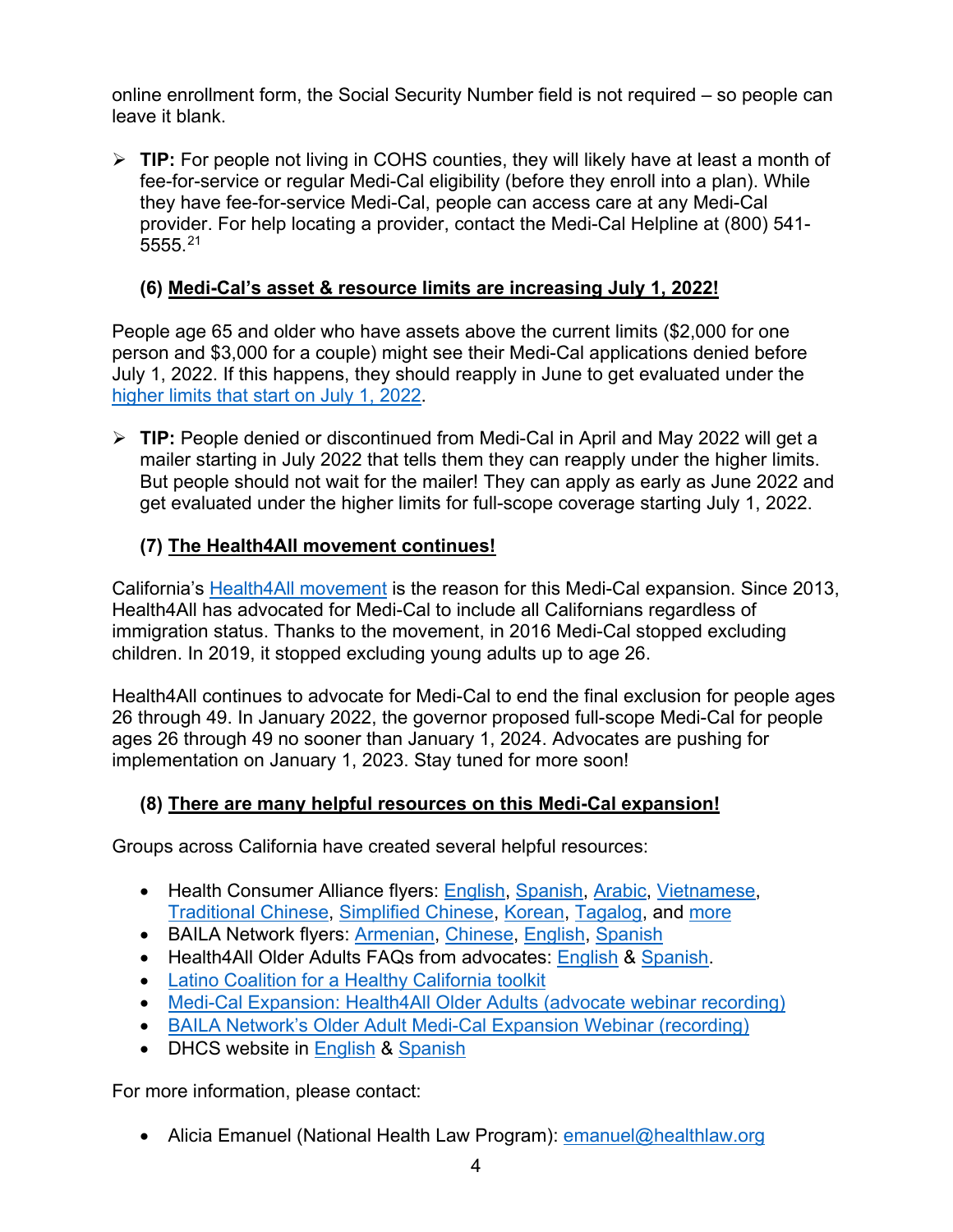- Tiffany Huyenh-Cho (Justice in Aging): [thuyenhcho@justiceinaging.org](mailto:thuyenhcho@justiceinaging.org)
- David Kane (Western Center): [dkane@wclp.org](mailto:dkane@wclp.org)

<span id="page-4-4"></span><sup>5</sup> "For example, individuals age 50 or older under this expansion who do not claim [satisfactory immigration status] are not required to provide immigration status verification." *See* [ACWDL 21-13](https://www.dhcs.ca.gov/services/medi-cal/eligibility/letters/Documents/21-13.pdf) at p. 3.

<span id="page-4-5"></span><sup>6</sup> "In the event that verification of SIS [satisfactory immigration status] cannot be obtained when it is required or if documentation establishing…SIS is not provided at the time of application or renewal, after the Older Adult Expansion implementation, otherwise eligible individuals 50 years of age or older will no longer be reduced to restricted scope benefits." *See* [ACWDL 21-13](https://www.dhcs.ca.gov/services/medi-cal/eligibility/letters/Documents/21-13.pdf) at p. 3.

<span id="page-4-6"></span><sup>7</sup> Welf. & Inst. Code § 14011.2(e)(2)(B).

<span id="page-4-7"></span><sup>8</sup> "Counties must not request verification from immigrants who claim an immigration status for which verification is not required under current policy." *See* [ACWDL 21-13](https://www.dhcs.ca.gov/services/medi-cal/eligibility/letters/Documents/21-13.pdf) at p. 3.

<span id="page-4-8"></span><sup>9</sup> "Do vou have satisfactory immigration status?" appears on page 4 of the Application [for Health Insurance](https://www.dhcs.ca.gov/services/medi-cal/eligibility/Pages/SingleStreamApps.aspx) (Single Streamlined Application). The question is not required for all people. Applicants complete it by checking "Yes" only when they have satisfactory immigration status.

<span id="page-4-9"></span><sup>10</sup> Remember Medi-Cal's "reasonable opportunity period," which requires Medi-Cal approval and eligibility while an applicant works to submit immigration proofs. *See* Welf. & Inst. Code § 14011.2(e)(5). DHCS has not updated all existing guidance to reflect this Medi-Cal expansion, but [ACWDL 17-01](https://www.dhcs.ca.gov/services/medi-cal/eligibility/letters/Documents/c17-01.pdf) includes more information.

<span id="page-4-10"></span> $11$  "The only noncash benefit we consider is institutionalization for long-term care at government expense." *See* [https://healthconsumer.org/members/wp-](https://healthconsumer.org/members/wp-content/uploads/2021/11/USCIS_Public_Charge_Interagency_Letter_11.16.21.pdf)

<span id="page-4-11"></span>[content/uploads/2021/11/USCIS\\_Public\\_Charge\\_Interagency\\_Letter\\_11.16.21.pdf.](https://healthconsumer.org/members/wp-content/uploads/2021/11/USCIS_Public_Charge_Interagency_Letter_11.16.21.pdf) 12 *See* [https://healthconsumer.org/members/wp-content/uploads/2021/07/CMS](https://healthconsumer.org/members/wp-content/uploads/2021/07/CMS-cib072221.pdf)[cib072221.pdf.](https://healthconsumer.org/members/wp-content/uploads/2021/07/CMS-cib072221.pdf)

<span id="page-4-12"></span><sup>13</sup> For more information on "Sponsored Immigrants & Benefits in California," visit [https://www.nilc.org/wp-content/uploads/2021/07/sponsoredimmsbens\\_ca\\_2021.pdf.](https://www.nilc.org/wp-content/uploads/2021/07/sponsoredimmsbens_ca_2021.pdf) 14 *See* Welf. & Inst. Code § 14007.15(a)(1). People can also qualify if they are in

<span id="page-4-13"></span>California and looking for work. *Id.* at § 14007.15(a)(2).

<span id="page-4-14"></span><sup>15</sup> *See* Welf. & Inst. Code § 14007.1(b)(9); 22 CCR § 50320.1(b).

<span id="page-4-15"></span><sup>16</sup> *See* 22 CCR § 50167(c).

<span id="page-4-16"></span><sup>17</sup> Before July 2021, counties required sworn statements to be submitted in writing. Now they must also accept them by phone. *See* [ACWDL 21-12.](https://www.dhcs.ca.gov/services/medi-cal/eligibility/letters/Documents/21-12.pdf)

<span id="page-4-17"></span><sup>18</sup> Like all Medi-Cal beneficiaries, people with full-scope coverage under this expansion "shall be eligible for the full scope of Medi-Cal benefits." Welf. & Inst. Code § 14007.8(a)(2)(A). For a list of some of Medi-Cal's benefits, check out page 12 of [myMedi-Cal.](https://www.dhcs.ca.gov/Pages/myMedi-Cal.aspx)

<span id="page-4-0"></span> $1$  This expansion mandates full-scope Medi-Cal for people who do not have "satisfactory immigration status" and even requires counties to approve full-scope Medi-Cal when people cannot prove their immigration status. *See* Welf. & Inst. Code § 14007.8(a)(2)(A).

<span id="page-4-1"></span><sup>2</sup> Welf. & Inst. Code § 14007.8(a)(3)(A).

<span id="page-4-2"></span><sup>3</sup> *See* "Age Policy" in [ACWDL 21-13](https://www.dhcs.ca.gov/services/medi-cal/eligibility/letters/Documents/21-13.pdf) at p. 2.

<span id="page-4-3"></span><sup>4</sup> *See* Welf. & Inst. Code § 14007.8(a)(2)(A).